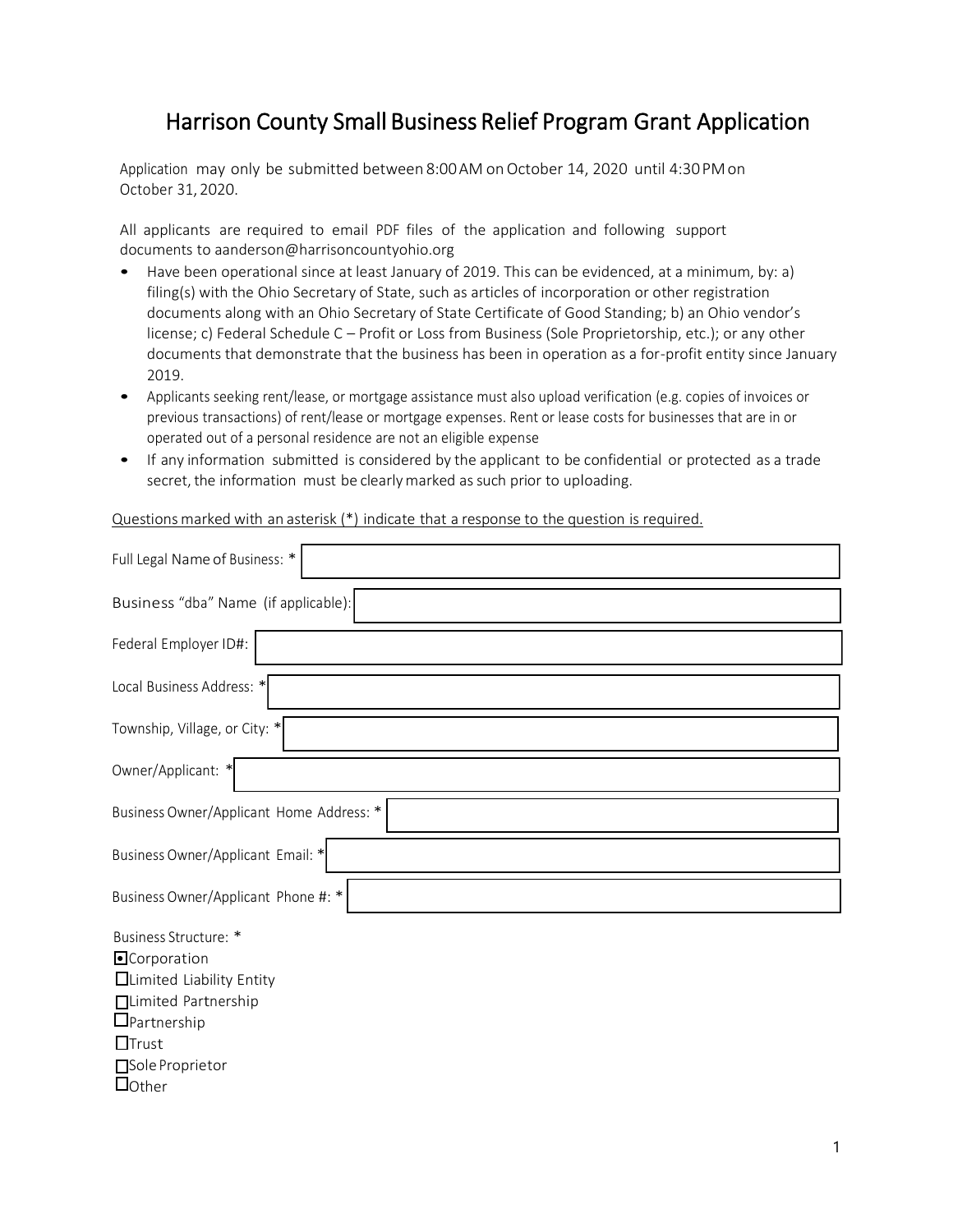| What is the business' primary industry? * |
|-------------------------------------------|
| $\square$ Retail                          |
| $\Box$ Service                            |
| $\Box$ Restaurant                         |
| $\Box$ Hotel                              |
| Manufacturing                             |
| $\Box$ Agriculture                        |

Business real property status: \* □Owned **Q**Leased

Business employee status (Full time equivalent): \*

 $\square$ 0-10 employees  $\square$ 11-30 employees

Describe how the business has been impacted by COVID-19. \*

Indicate the amount of funding requested. Note: the typical maximum grant award will be \$5,000. \*

Payment: Please indicate the name that you want to appear on the grant check: \*

Describe how the funds requested will be used. Please include dollar amounts and timelines, if possible. \*

Has the business applied for or received other types of assistance? Select as many as are applicable. \* **D** None

 $\Box$  Paycheck Protection Program Loan

 $\square$  Economic Impact Disaster Loan

 $\Box$  Other SBA Loan

Shared Work Ohio Assistance

**Personal or Business Loan** 

□ Other Grants or Assistance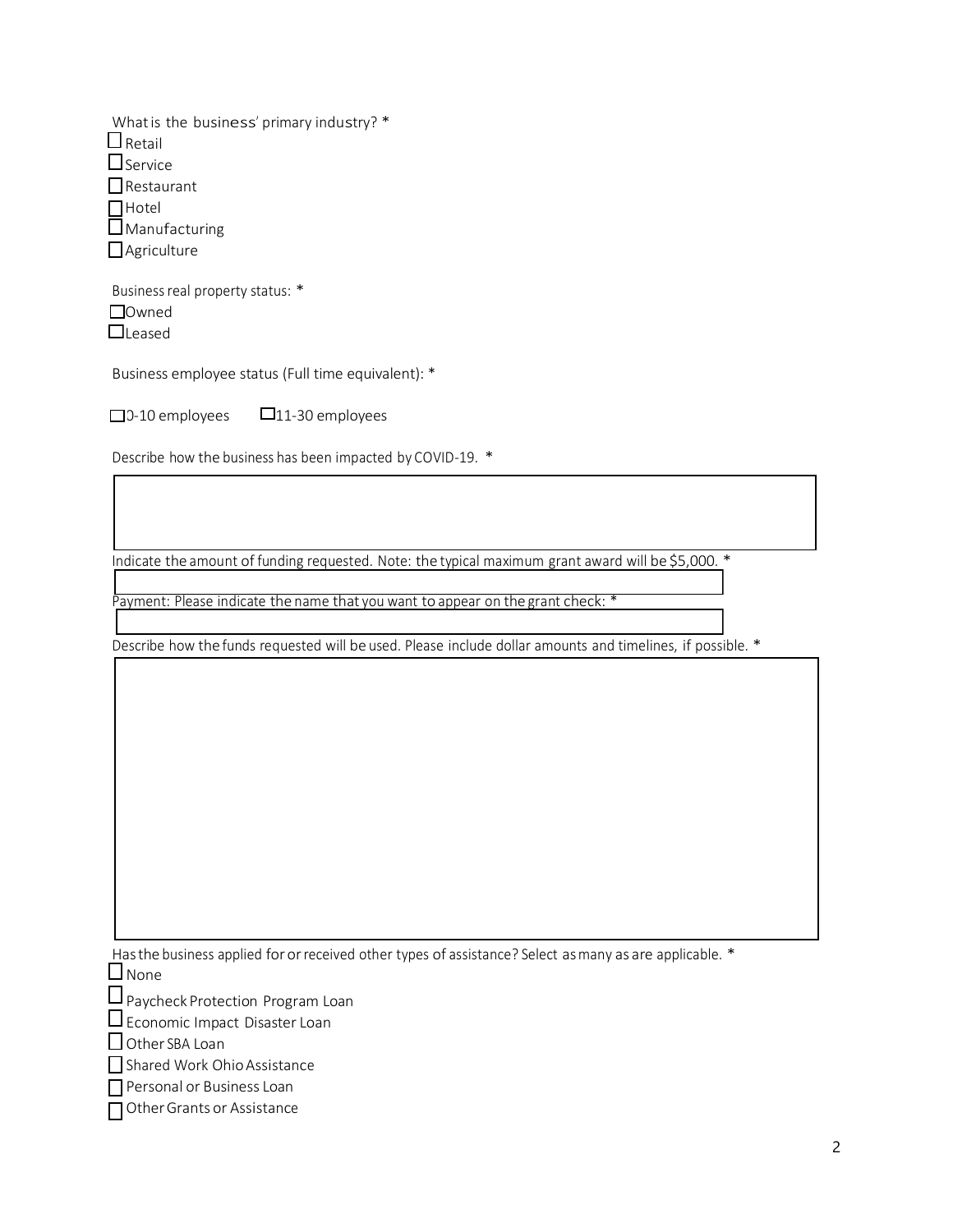Required Documentation - Have been operational since at least January of 2019. This can be evidenced, at a minimum, by: a) filing(s) with the Ohio Secretary of State, such as articles of incorporation or other registration documents along with an Ohio Secretary of State Certificate of Good Standing; b) an Ohio vendor's license; c) Federal Schedule C – Profit or Loss from Business (Sole Proprietorship, etc.); or any other documents that demonstrate that the business has been in operation as a for-profit entity since January 2019. Please verify that you understand this requirement. \*

 $\Box$  Yes No

Does the business or business owner have any outstanding judgements, tax liens, pending or threatened bankruptcy proceedings, pending or threatened lawsuits against them, or criminal proceedings? \*

 $\prod$  Yes No

Is the business or business owner delinquent on any Federal, State, or local taxes or assessments; utility payments, director guaranteed loans; leases, contracts, grants, child support payments, or any other financial obligations?

 $\prod$ Yes No

Can the business attest it is in good standing with all applicable government regulations related to building code or property maintenance issues?

**L**Yes No

Does the business owner, owner's spouse, or other relative or household member work for or serve in any official capacity for local or State government or any other entity associated with the Harrison County Small Business Relief Program?

Yes  $\Box$ No

If you answered YES to the previous question, please indicate the person(s) and affiliations:

Applicant understands that the information provided in this application or during resulting transactions may be considered public record and maybe subject to public disclosure through the Ohio Public Records Act. The grantor will endeavor to retain all submitted information on a confidential basis to the extent allowed by law. If submitted information is considered by the applicant to be confidential or protected as a trade secret, the information must clearly be marked as such.

Yes

 $\Box$ No

Applicant understands that all applications willbe uniformly considered based oncompliance with eligibility and criteria as established in this document. Awards will not be given, nor considered, on the basis of race or ethnicity, color, sex, gender, national origin, age, religion, creed, disability, veteran's status, sexual orientation, gender identity or gender expression, marital status, family/parental status, genetic information, immigration status, political belief or affiliation.\*

 $\prod$  Yes

No